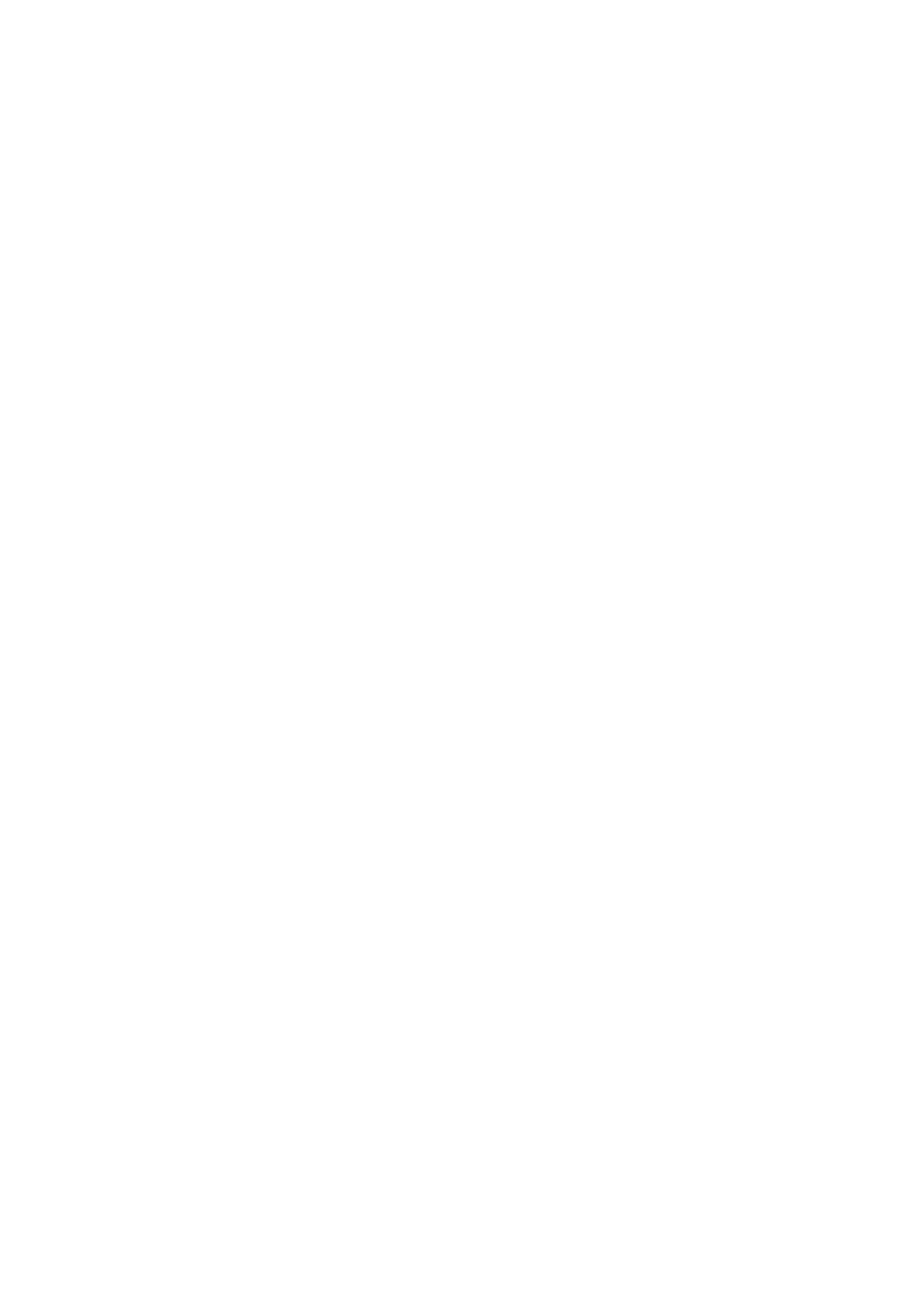## **Introduction**

As a Sandbourne tenant you will have either an assured tenancy (in the vast majority of cases) or, occasionally, an assured shorthold tenancy. The types of tenancy are very similar with only a few differences. If you would like to know the differences, please get in touch with us.

This leaflet is intended to be a basic guide for residents to explain about the tenancy you have with Sandbourne and should be read in conjunction with your Tenancy Agreement.

The use of 'you' applies to all of our occupiers whether you are a tenant, leaseholder or a shared owner.

The use of 'us' or 'we' refers to Sandbourne Housing Association.

#### **Assured and Assured Shorthold Tenancies**

- You can stay in your home for as long as you want, provided you do not breach your Tenancy Agreement.
- You cannot be made to leave your home except by a court order.
- When you die, your tenancy can normally be taken over by a member of your family who has been living in the property with you before your death, subject to any age restrictions, eg for our 60+ accommodation.
- You **may** be able to buy your home under the Voluntary Right to Buy or Right to Acquire legislation. The rules are complex and are subject to you asking for, and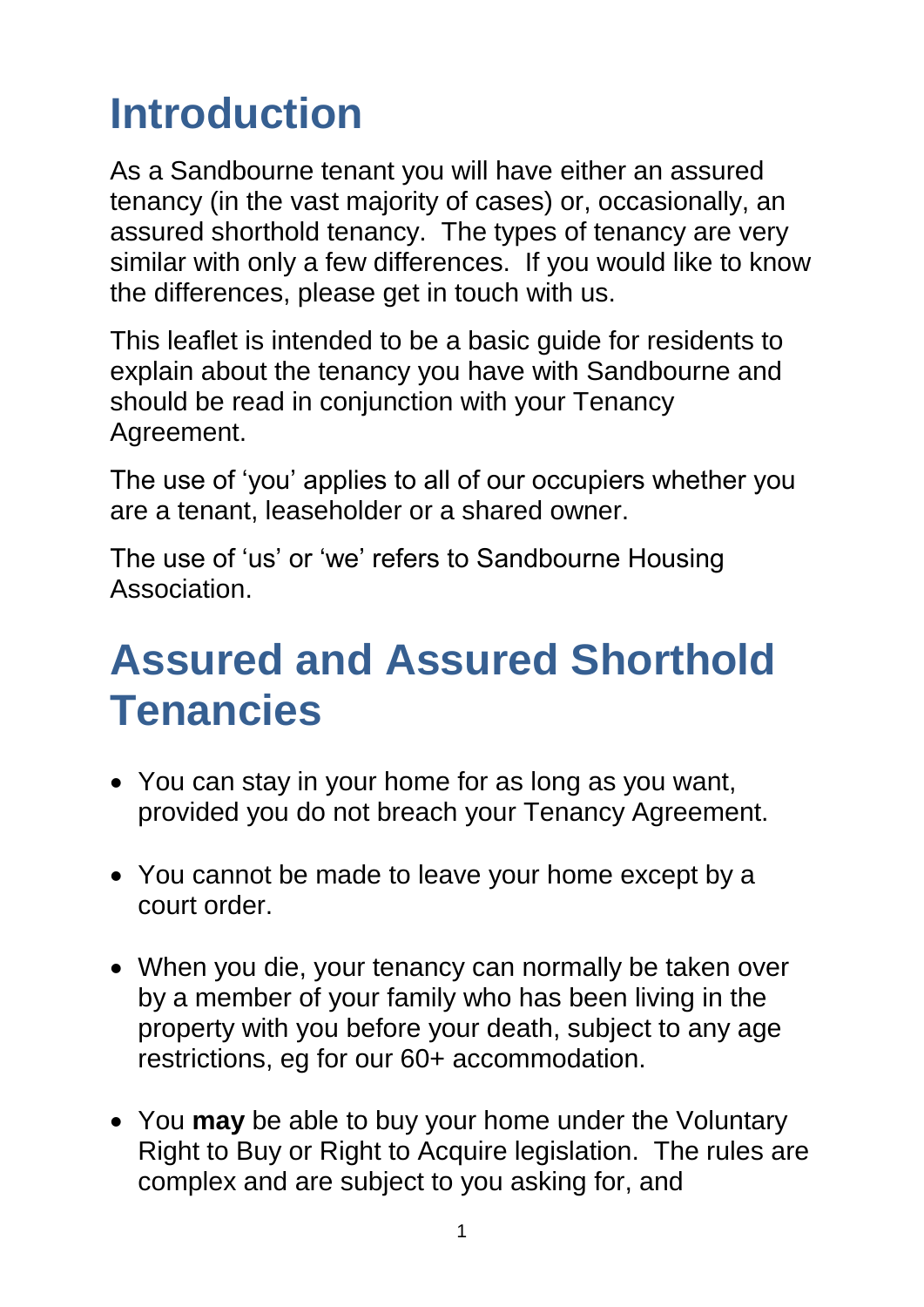completing, a formal application form which we can provide you with. This is, however, subject to what the legislation is at the time. Not all of Sandbourne's properties are eligible for this scheme.

- We cannot normally change the terms or conditions of your tenancy, other than rents and service charges, without your consent.
- If the law changes and it affects your tenancy, we will let you know what the changes are.
- If the law changes the conditions of a tenancy agreement, the law will take precedence over the terms in your tenancy agreement.
- Our rents and service charges are subject to legislation and you do not have a right to appeal them unless you believe we have acted unlawfully or, in the case of service charges, believe they are unreasonable.
- If you are a new tenant, you will have a 'probationary' tenancy for the first year. This means that we can obtain possession (evict you) if we feel that you have not maintained your tenancy in a satisfactory manner in the first year. The courts have to give us possession (evict you) in these circumstances.
- After the first year as a probationary tenant you will automatically go onto a permanent assured tenancy, unless we have extended it in which case you will be informed of why and for how long.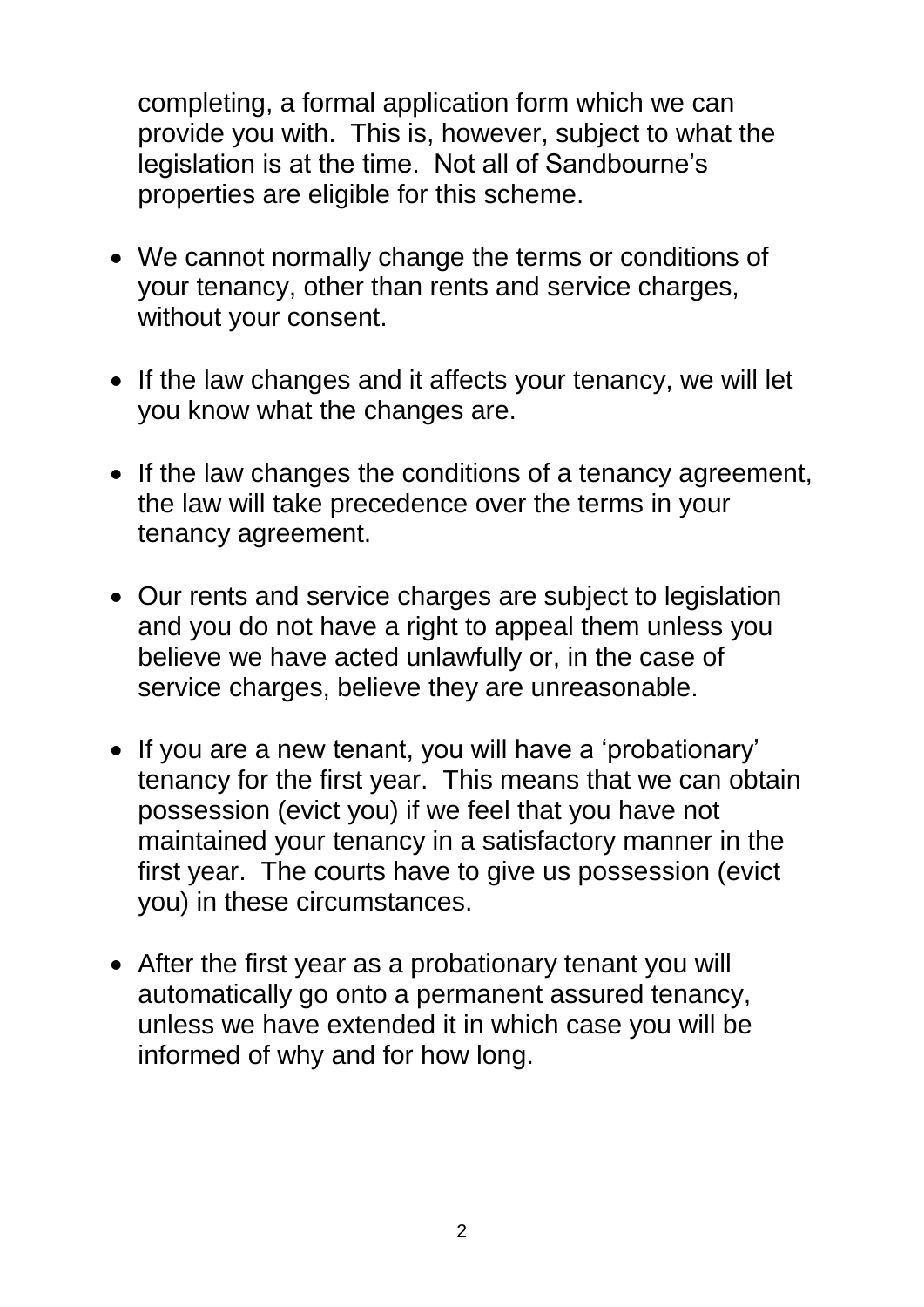## **How long can I live in my home?**

Provided you comply with the tenancy conditions you can normally stay for a long as you wish.

#### **Can you make me leave my home?**

Only the county court can make an order requiring you to leave your home and the judge would have to consider it is both reasonable and proportionate to do so in the circumstances.

## **Can I have another home?**

Yes, you can have another home, for example a holiday home or time share, provided your home with Sandbourne is your main or principal home. If you have another home, it may affect any benefit entitlement you may receive.

### **If the law changes, do I need a new tenancy agreement?**

No, because the law always takes precedence over conditions of a tenancy. We will inform you of any changes should this happen and let you know how it may affect you.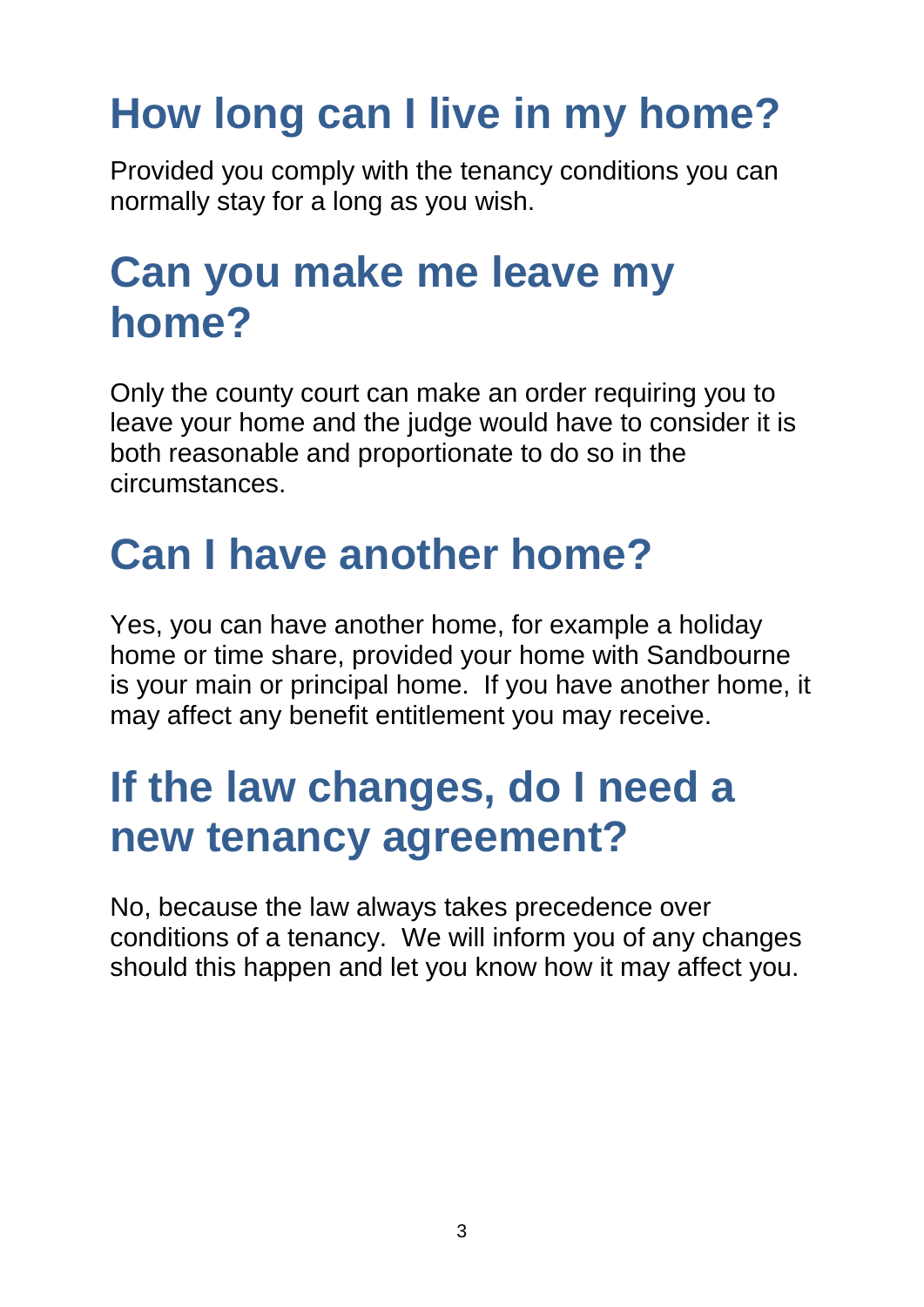## **If I die and there is no-one else living with me, what happens to my tenancy?**

Your tenancy will continue to be the responsibility of your next-of-kin or executor of your will until they give notice and end the tenancy. That person will be responsible for all the tenancy conditions. You should make us aware of your nominated next-of-kin, or the person with a power of attorney, and any other person you wish us to contact in an emergency.

### **Can I have a lodger or visitors stay at my home?**

- You can have a visitor stay with you, provided you do not overcrowd your home and they do not cause a nuisance in the locality.
- The visitor must have their own home elsewhere.
- You need our permission to take in a lodger.
- You must seek our permission to run a business from your home.
- You must not rent out your home as a temporary (B&B etc) or permanent basis as that is a breach of your tenancy agreement and you could lose your home.